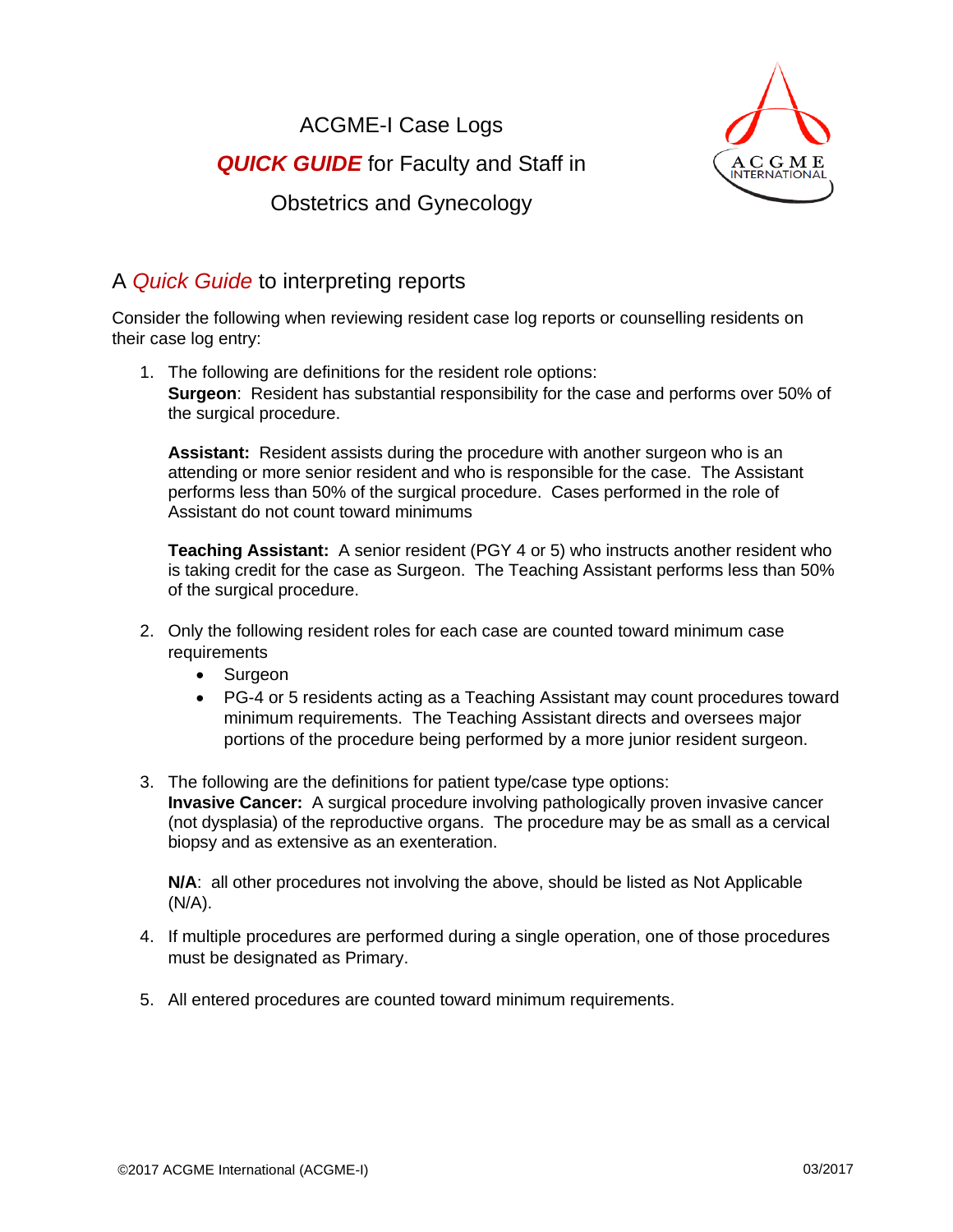## *Available Reports*

| Experience by<br>Role  | This report lists all procedures, including those that do not count toward<br>the required minimum numbers, the number of each performed by the<br>selected resident in each of the three roles, as well as the total number<br>for each procedure.                                                                                                                                                                                                                                                                                                                                                                                                                                                                          |
|------------------------|------------------------------------------------------------------------------------------------------------------------------------------------------------------------------------------------------------------------------------------------------------------------------------------------------------------------------------------------------------------------------------------------------------------------------------------------------------------------------------------------------------------------------------------------------------------------------------------------------------------------------------------------------------------------------------------------------------------------------|
| Experience by<br>Year  | This report provides the total number of procedures that are included in<br>the resident experience report by role.                                                                                                                                                                                                                                                                                                                                                                                                                                                                                                                                                                                                          |
| <b>Activity Report</b> | This report allows program directors to note the number of cases or<br>procedures logged by residents and the date and time that cases or<br>updates were entered. This report is a quick way to keep track of how<br>frequently residents are entering their cases. For example, if the<br>program has a requirement that residents must enter cases weekly,<br>running this report on a weekly basis is an easy way to identify residents<br>who are not meeting the residency's requirements.                                                                                                                                                                                                                             |
| Case Brief<br>Report   | This is a brief report that lists the procedure date, case ID, CPT code,<br>institution, resident role, attending and description for each case for the<br>selected resident.                                                                                                                                                                                                                                                                                                                                                                                                                                                                                                                                                |
| Case Detail<br>Report  | All information for each case entered into the case log system is<br>displayed in this report, making it most useful for getting an in-depth<br>view of a resident's experience during a defined period. For example,<br>this report could be generated for each resident for the preceding 3-<br>month period and used as part of the quarterly evaluation meeting with<br>the program director or designated faculty mentor. The use of filters can<br>provide additional insight into the resident's activities.                                                                                                                                                                                                          |
| Code Summary<br>report | This report provides the number of times each procedure or CPT code is<br>entered into the case log system by the program's residents. Filtering by<br>specific CPT code, attending, institution, and/or setting can provide<br>information on clinical activity that is useful to make targeted changes in<br>rotation schedules, curriculum, faculty assignments, etc. This report can<br>also be especially helpful in monitoring the procedures that do not count<br>toward minimums. Choosing non-tracked codes on the area dropdown<br>will show the procedures that have been entered and will not count<br>toward minimum requirements. Review of these codes can determine if<br>cases are being correctly entered. |